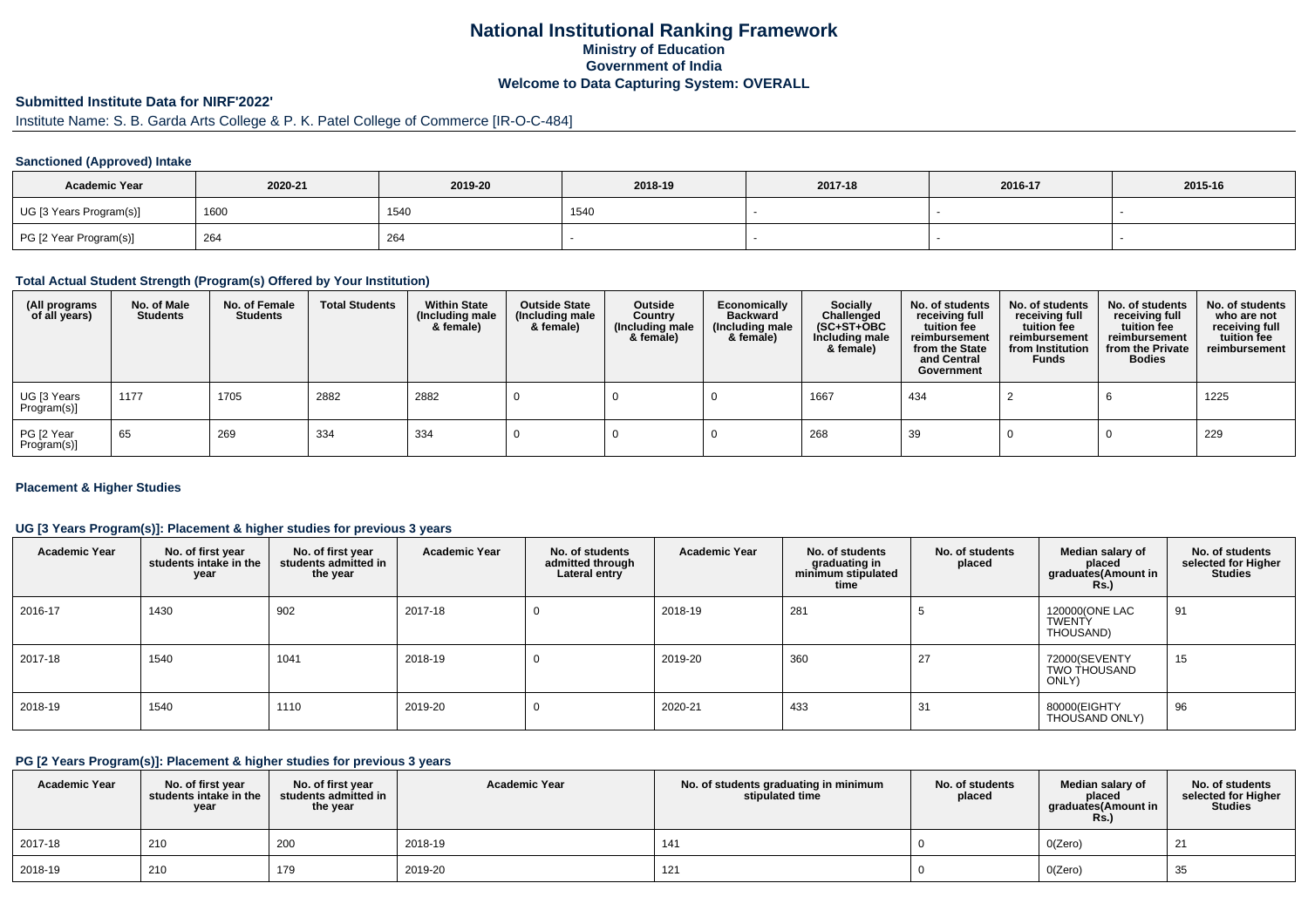| 2019-20 | 264 | 47A<br>$\frac{1}{2}$ | 2020-21 | 120 |  | $\cdots$<br>LAU<br>FORTY FOUR<br>THOUSAND) | ້ |
|---------|-----|----------------------|---------|-----|--|--------------------------------------------|---|
|---------|-----|----------------------|---------|-----|--|--------------------------------------------|---|

#### **Ph.D Student Details**

| Ph.D (Student pursuing doctoral program till 2020-21 Students admitted in the academic year 2020-21 should not be entered here.) |                                                                                                                                  |                    |                       |  |  |  |
|----------------------------------------------------------------------------------------------------------------------------------|----------------------------------------------------------------------------------------------------------------------------------|--------------------|-----------------------|--|--|--|
|                                                                                                                                  |                                                                                                                                  |                    | <b>Total Students</b> |  |  |  |
| Full Time                                                                                                                        |                                                                                                                                  | 2                  |                       |  |  |  |
| Part Time                                                                                                                        |                                                                                                                                  |                    |                       |  |  |  |
| No. of Ph.D students graduated (including Integrated Ph.D)                                                                       |                                                                                                                                  |                    |                       |  |  |  |
|                                                                                                                                  | 2020-21                                                                                                                          | 2019-20<br>2018-19 |                       |  |  |  |
| Full Time                                                                                                                        |                                                                                                                                  |                    |                       |  |  |  |
| Part Time                                                                                                                        |                                                                                                                                  |                    |                       |  |  |  |
|                                                                                                                                  | PG (Student pursuing MD/MS/DNB program till 2020-21 Students admitted in the academic year 2021 - 22 should not be entered here) |                    |                       |  |  |  |
|                                                                                                                                  | Number of students pursuing PG (MD/MS/DNB) program                                                                               |                    | 0                     |  |  |  |
|                                                                                                                                  | No. of students Graduating in PG (MD/MS/DNB) program                                                                             |                    |                       |  |  |  |
| 2020-21                                                                                                                          | 2019-20                                                                                                                          | 2018-19            |                       |  |  |  |
| 0                                                                                                                                |                                                                                                                                  |                    |                       |  |  |  |

#### **Online Education**

| . Does all programs/courses were completed on time.                                                         |  | Yes                                                                                                                                                                                                                                                                                                                                                                                                                                                                                                                                                                                                                                                                                                                                                                               |                                                |  |  |
|-------------------------------------------------------------------------------------------------------------|--|-----------------------------------------------------------------------------------------------------------------------------------------------------------------------------------------------------------------------------------------------------------------------------------------------------------------------------------------------------------------------------------------------------------------------------------------------------------------------------------------------------------------------------------------------------------------------------------------------------------------------------------------------------------------------------------------------------------------------------------------------------------------------------------|------------------------------------------------|--|--|
| 2. Measures taken to complete the syllabus of courses and programs.                                         |  | In the beginning of the academic year, academic calendar is circulated by the university to every affiliated institution, detailing<br>about beginning of UG, PG classes and date for semester wise internal & university exams, Diwali & summer vacation etc.<br>College calendar is prepared by IQAC, considering University calendar and keeping in mind academic act<br>and extension activities too<br>? Every teacher is instructed to plan about the completion of the syllabus with other activities, strictly adhering to the academic<br>calendar<br>Time to time monitoring is done by the principal, conducting staff meetings<br>Every teacher tries to complete the syllabus within the stipulated timeline<br>In the exceptional cases extra classes are conducted |                                                |  |  |
| 3. The period of delay in completion of syllabus (in months).                                               |  |                                                                                                                                                                                                                                                                                                                                                                                                                                                                                                                                                                                                                                                                                                                                                                                   |                                                |  |  |
| 4. The period of delay in conducting exams (in months).                                                     |  |                                                                                                                                                                                                                                                                                                                                                                                                                                                                                                                                                                                                                                                                                                                                                                                   |                                                |  |  |
| <b>Portal Name</b><br>No, of students offered online courses which have credit<br>transferred to transcript |  | Total no, of online courses which have credit transferred<br>to the transcript                                                                                                                                                                                                                                                                                                                                                                                                                                                                                                                                                                                                                                                                                                    | Total no. of credits transferred to transcript |  |  |
| Swayam                                                                                                      |  |                                                                                                                                                                                                                                                                                                                                                                                                                                                                                                                                                                                                                                                                                                                                                                                   |                                                |  |  |
| 5. No. of courses developed and available online on Swayam platform by your institution faculty             |  |                                                                                                                                                                                                                                                                                                                                                                                                                                                                                                                                                                                                                                                                                                                                                                                   |                                                |  |  |

### **Financial Resources: Utilised Amount for the Capital expenditure for previous 3 years**

| <b>Academic Year</b>                                                                                 | 2020-21                | 2019-20                | 2018-19                |  |  |  |
|------------------------------------------------------------------------------------------------------|------------------------|------------------------|------------------------|--|--|--|
|                                                                                                      | <b>Utilised Amount</b> | <b>Utilised Amount</b> | <b>Utilised Amount</b> |  |  |  |
| Annual Capital Expenditure on Academic Activities and Resources (excluding expenditure on buildings) |                        |                        |                        |  |  |  |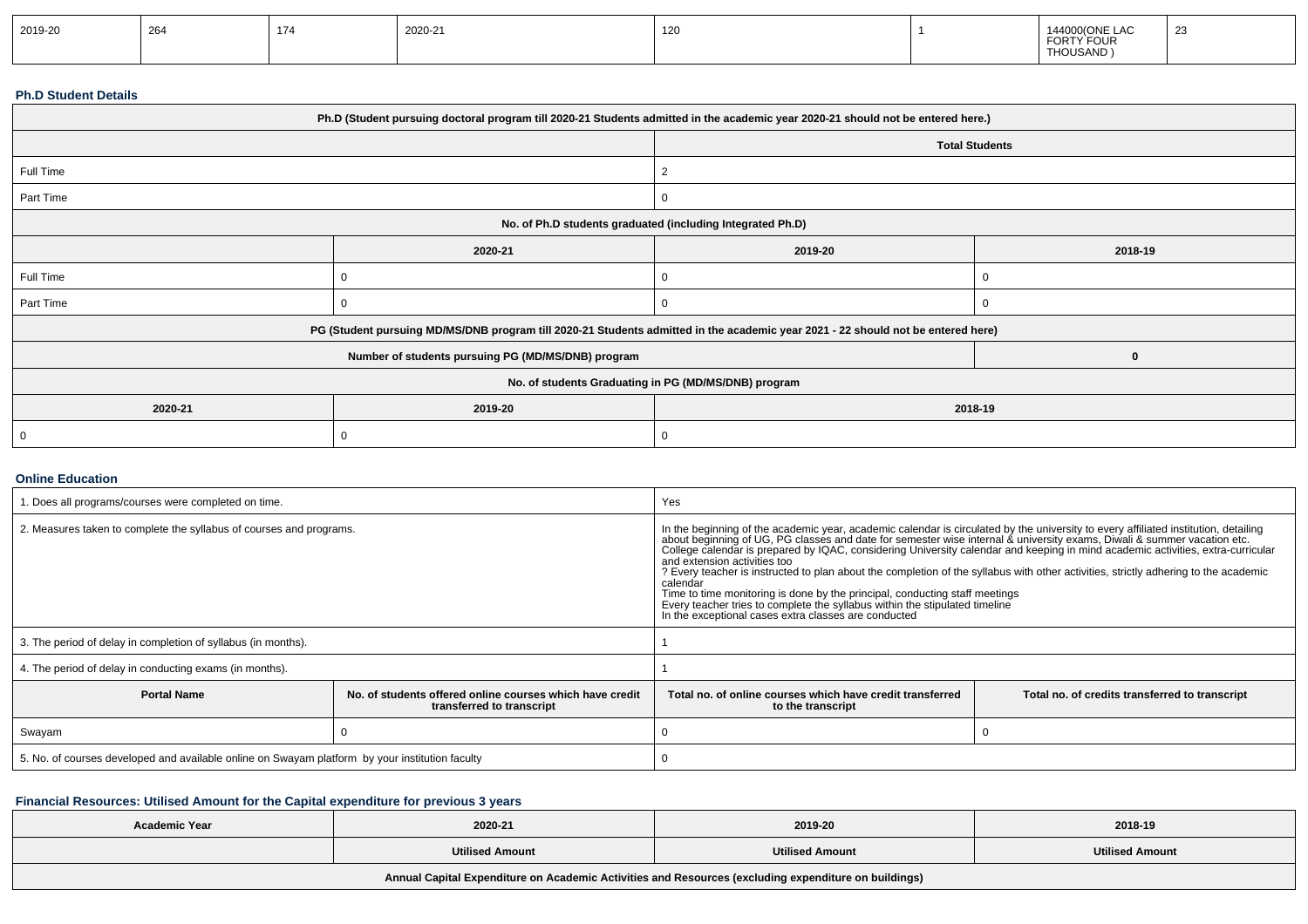| Library                                                                                         | 256422 (TWO LAC FIFTY SIX THOUSAND FOUR HUNDRED<br>TWENTY TWO ONLY) | 399257 (THREE LAC NINETY NINE THOUSAND TWO<br>HUNDRED FIFTY SEVEN ONLY) | 176762 (ONE LAC SEVENTY SIX THOUSAND SEVEN<br>HUNDRED SIXTY TWO)    |
|-------------------------------------------------------------------------------------------------|---------------------------------------------------------------------|-------------------------------------------------------------------------|---------------------------------------------------------------------|
| New Equipment for Laboratories                                                                  | $0$ (ZERO)                                                          | $0$ (ZERO)                                                              | $0$ (ZERO)                                                          |
| <b>Engineering Workshops</b>                                                                    | $0$ (ZERO)                                                          | 0 (ZERO)                                                                | $0$ (ZERO)                                                          |
| Other expenditure on creation of Capital Assets (excluding<br>expenditure on Land and Building) | $0$ (ZERO)                                                          | $0$ (ZERO)                                                              | 251189 (TWO LAC FIFTY ONE THOUSAND ONE HUNDRED<br>EIGHTY NINE ONLY) |

### **Financial Resources: Utilised Amount for the Operational expenditure for previous 3 years**

| <b>Academic Year</b>                                                                                                                                                                            | 2020-21                                                                                 | 2019-20                                                                    | 2018-19                                                                              |  |  |  |  |
|-------------------------------------------------------------------------------------------------------------------------------------------------------------------------------------------------|-----------------------------------------------------------------------------------------|----------------------------------------------------------------------------|--------------------------------------------------------------------------------------|--|--|--|--|
|                                                                                                                                                                                                 | <b>Utilised Amount</b>                                                                  | <b>Utilised Amount</b>                                                     | <b>Utilised Amount</b>                                                               |  |  |  |  |
| <b>Annual Operational Expenditure</b>                                                                                                                                                           |                                                                                         |                                                                            |                                                                                      |  |  |  |  |
| Salaries (Teaching and Non Teaching staff)                                                                                                                                                      | 52708443 (FIVE CRORE TWENTY SEVEN LAC EIGHT<br>THOUSAND FOUR HUNDRED FORTY THREE ONLY ) | 50093126 (FIVE CRORE NINETY THREE THOUSAND ONE<br>HUNDRED TWENTY SIX ONLY) | 46805443 (FOUR CRORE SIXTY EIGHT LAC FIVE<br>THOUSAND FOUR HUNDRED FORTY THREE ONLY) |  |  |  |  |
| Maintenance of Academic Infrastructure or consumables and<br>other running expenditures (excluding maintenance of hostels<br>and allied services, rent of the building, depreciation cost, etc) | 6245208 (SIXTY TWO LAC FORTY FIVE THOUSAND TWO<br>HUNDRED EIGHT ONLY)                   | 7240730 (SEVENTY TWO LAC FORTY THOUSAND SEVEN<br>HUNDRED THIRTY ONLY)      | 6647612 (SIXTY SIX LAC FORTY SEVEN THOUSAND SIX<br>HUNDRED TWELVE ONLY)              |  |  |  |  |
| Seminars/Conferences/Workshops                                                                                                                                                                  | $0$ (ZERO)                                                                              | 44015 (FORTY FOUR THOUSAND FIFTEEN ONLY)                                   | $0$ (ZERO)                                                                           |  |  |  |  |

**IPR**

| Calendar year            | 2020 | 2019 | 2018 |
|--------------------------|------|------|------|
| No. of Patents Published |      |      |      |
| No. of Patents Granted   |      |      |      |

### **Sponsored Research Details**

| <b>Financial Year</b>                    | 2020-21 | 2019-20 | 2018-19 |
|------------------------------------------|---------|---------|---------|
| Total no. of Sponsored Projects          |         |         |         |
| Total no. of Funding Agencies            |         |         |         |
| Total Amount Received (Amount in Rupees) |         |         |         |
| Amount Received in Words                 | Zero    | Zero    | Zero    |

### **Consultancy Project Details**

| <b>Financial Year</b>                    | 2020-21 | 2019-20 | 2018-19 |  |
|------------------------------------------|---------|---------|---------|--|
| Total no. of Consultancy Projects        |         |         |         |  |
| Total no. of Client Organizations        |         |         |         |  |
| Total Amount Received (Amount in Rupees) |         |         |         |  |
| Amount Received in Words                 | Zero    | Zero    | Zero    |  |

### **Executive Development Program/Management Development Programs**

|  | 2019-20<br>2018-19<br>2020-21<br>and the contract of the contract of the contract of the contract of the contract of the contract of the contract of<br>.<br>Yea<br>$- - - - -$ |  |
|--|---------------------------------------------------------------------------------------------------------------------------------------------------------------------------------|--|
|--|---------------------------------------------------------------------------------------------------------------------------------------------------------------------------------|--|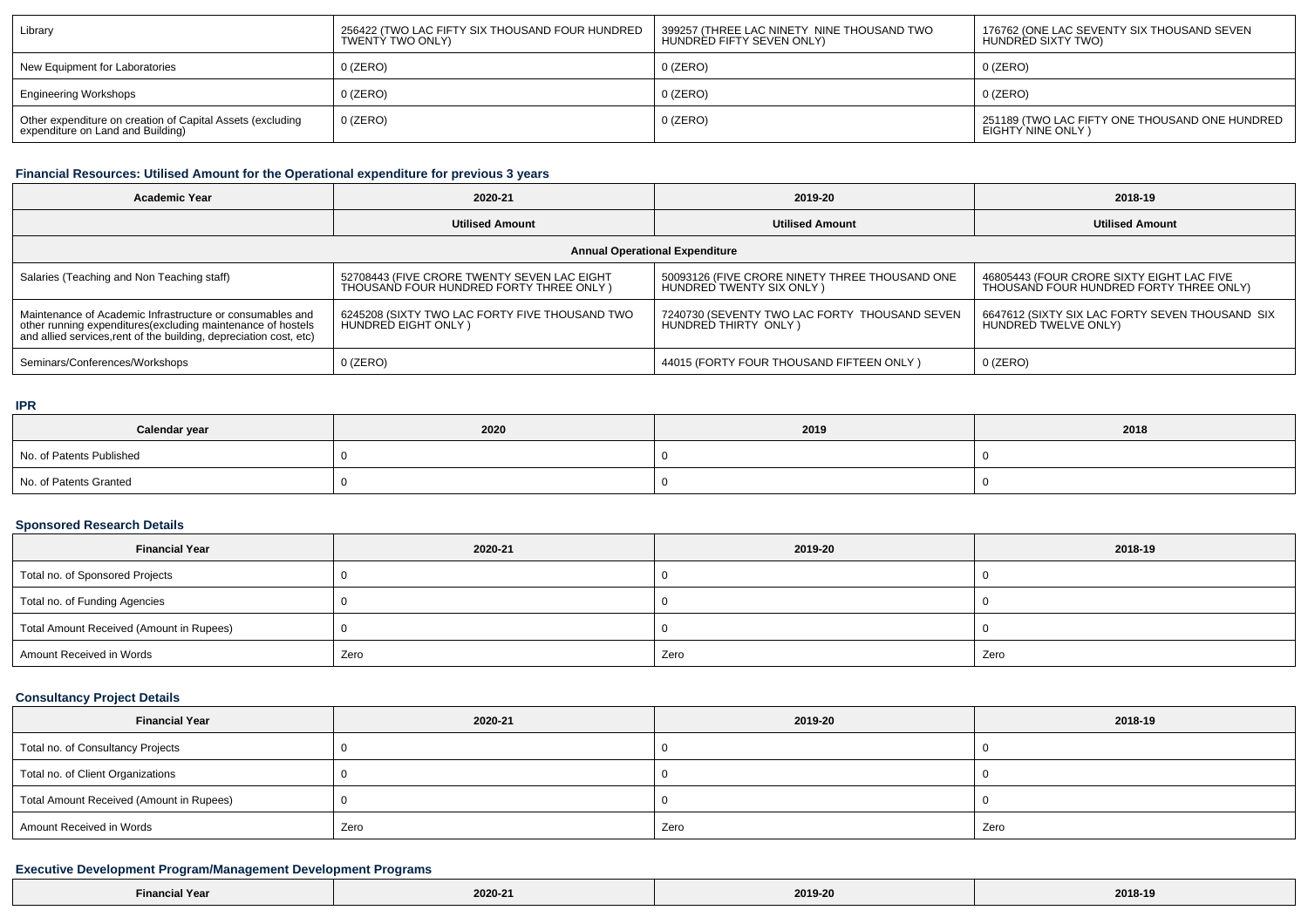| Total no. of Executive Development Programs/ Management<br>Development Programs   |      |      |      |
|-----------------------------------------------------------------------------------|------|------|------|
| Total no. of Participants                                                         |      |      |      |
| Total Annual Earnings (Amount in Rupees)(Excluding Lodging<br>& Boarding Charges) |      |      |      |
| Total Annual Earnings in Words                                                    | Zero | Zero | Zero |

### **PCS Facilities: Facilities of physically challenged students**

| 1. Do your institution buildings have Lifts/Ramps?                                                                                                         | Yes, more than 80% of the buildings |
|------------------------------------------------------------------------------------------------------------------------------------------------------------|-------------------------------------|
| 2. Do your institution have provision for walking aids, including wheelchairs and transportation from one building to another for<br>handicapped students? | Yes                                 |
| 3. Do your institution buildings have specially designed toilets for handicapped students?                                                                 | Yes, more than 80% of the buildings |

### **Accreditation**

#### **NBA Accreditation**

| s vour institute have a valid NBA Accreditation? | <b>NC</b> |
|--------------------------------------------------|-----------|
| : Does                                           |           |

#### **NAAC Accreditation**

| 1. Does your institute have a valid NAAC Accreditation? |            | <b>YES</b> |             |  |  |
|---------------------------------------------------------|------------|------------|-------------|--|--|
| <b>Valid from</b>                                       | Valid upto |            | <b>CGPA</b> |  |  |
| 16-09-2008                                              | 16-09-2013 |            | 2.27        |  |  |

### **Faculty Details**

| Srno           | Name                           | Age | Designation         | Gender | Qualification | <b>Experience (In</b><br>Months) | <b>Currently working</b><br>with institution? | <b>Joining Date</b> | <b>Leaving Date</b>      | <b>Association type</b> |
|----------------|--------------------------------|-----|---------------------|--------|---------------|----------------------------------|-----------------------------------------------|---------------------|--------------------------|-------------------------|
|                | PROF A B PATEL                 | 55  | Associate Professor | Male   | <b>SET</b>    | 356                              | Yes                                           | 29-11-1991          | $\sim$                   | Regular                 |
| 2              | <b>PROF A V PATEL</b>          | 57  | Associate Professor | Male   | M.A.(History) | 369                              | Yes                                           | 05-11-1990          | $\overline{\phantom{a}}$ | Regular                 |
| 3              | PROF DR A C<br>SHARMA          | 49  | Associate Professor | Male   | Ph.D          | 308                              | Yes                                           | 01-12-1995          | $\sim$                   | Regular                 |
| $\overline{4}$ | PROF DR A R<br>PATEL           | 52  | Associate Professor | Female | Ph.D          | 320                              | Yes                                           | 28-11-1994          | $\sim$                   | Regular                 |
| 5              | PROF DR D M<br><b>GURJAR</b>   | 55  | Other               | Male   | Ph.D          | 356                              | Yes                                           | 29-11-1991          | $\sim$                   | Regular                 |
| 6              | PROF DR HJ<br><b>PATEL</b>     | 52  | Associate Professor | Male   | Ph.D          | 345                              | Yes                                           | 19-11-1992          | $\sim$                   | Regular                 |
| $\overline{7}$ | PROF DR M D<br><b>GOHIL</b>    | 59  | Associate Professor | Male   | Ph.D          | 345                              | Yes                                           | 19-11-1992          | --                       | Regular                 |
| 8              | PROF DR N A<br><b>HARIYANI</b> | 49  | Associate Professor | Female | Ph.D          | 308                              | Yes                                           | 01-12-1995          | --                       | Regular                 |
| 9              | PROF DR R S<br>GAUTAM          | 56  | Associate Professor | Female | Ph.D          | 345                              | Yes                                           | 19-11-1992          | $\sim$                   | Regular                 |